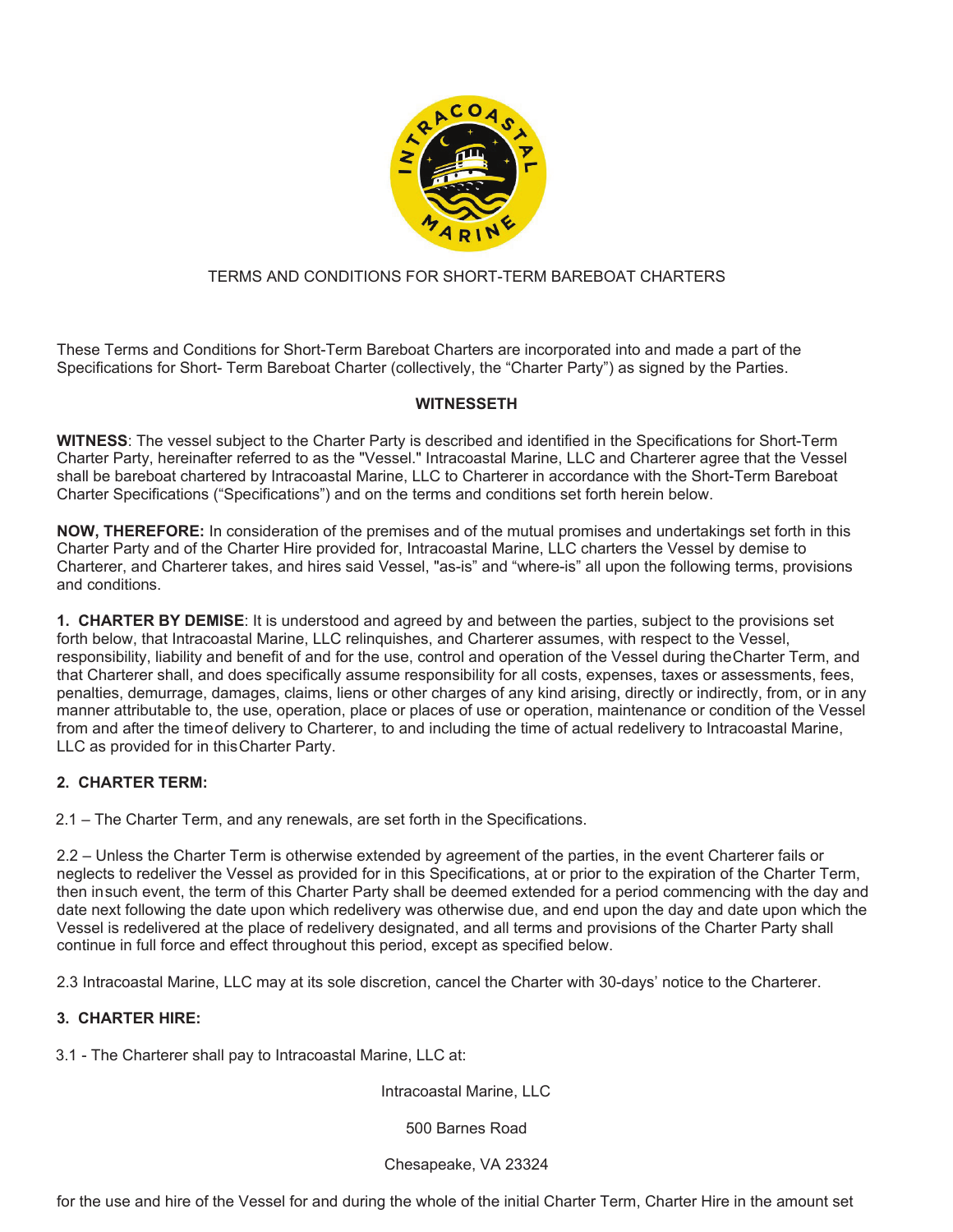forth in the Specifications. Such Charter Hire shall be paid monthly in advance and payable commencing with the first day of the first month following delivery of the Vessel.

3.2 - All sums due under this Charter Party by way of Charter Hire, if unpaid when due, shall bear interest from the date it became due under this Charter Party until paid in full at an annual rate of twelve (12) percent. All sums due under this Charter Party other than by way of Charter Hire, if unpaid when due, shall bear interest from the date upon which Intracoastal Marine, LLC sends written notice to Charterer, setting forth the nature and amount of such unpaid sums, until such time as the same shall be fully paid at an annual rate of twelve (12) percent.

3.3 - Any provision of this Charter Party to the contrary notwithstanding, no notice given by Charterer purporting to affect the term of this Charter Party shall be effective for that purpose, nor relieve Charterer from its duties and obligations hereunder, nor abrogate the provisions of this Charter Party relating to automatic extension of the Charter Term above, unless at or prior to the time such notification Charterer shall have paid in full all sums then due by way of Charter Hire in accordance with the foregoing provisions of this Section 3.

**4. DELIVERY AND REDELIVERY:** The Vessel shall be delivered to Charterer by Intracoastal Marine, LLC upon commencement of the Charter term at the Delivery Location contained the Specifications, or at such location as may be otherwise agreed.

Charterer shall have the absolute and unconditional duty and obligation to redeliver the Vessel in accordance with, and subject to the provisions in this Charter Party respecting redelivery at the expiration of the Charter Term at the Redelivery Location set forth in the Specifications, or at such location as may be otherwise agreed unless the Vessel shall have become a total loss, actual or constructive, and Intracoastal Marine, LLC shall have been paid in full. If the Vessel becomes an actual total loss or is declared to be a constructive total loss under the terms of any insurance policy, Intracoastal Marine, LLC shall within ten (10) days following receipt of a written request from Charterer or from interested underwriters, forthwith tender a Notice of Abandonment of the Vessel. From the date the request for Intracoastal Marine, LLC's Notice of Abandonment is received by Charterer, Charterer's obligation for the payment of further hire shall terminate.

### **5. SURVEYS:**

5.1 - The Vessel is being chartered "as-is, where-is." However, Charterer shall, at its sole expense, perform an on-hire survey of the Vessel by a marine surveyor of its choosing, giving Intracoastal Marine, LLC the right to attend and observe prior to the date of delivery of the Vessel, and Intracoastal Marine, LLC shall be provided with a written copy of the surveyor's report within ten days of performance of the survey. If, as of the date of delivery, the on-hire survey has not been made, documenting any discrepancies in the vessel's condition, then is shall be presumed and mutually agreed that the vessel is in all respects seaworthy and suitable for its intended use by Charterer.

5.2 – Charterer shall, at its sole expense, perform an off-hire survey before, at, or as soon as practicable after the expiration of the Charter Term by a marine surveyor of its choosing. Should it be determined, as a result of comparison between conditions noted at the time of the off-hire survey and at the time of the on-hire survey, that Charterer has failed to perform any of the obligations on its part with respect to the care, maintenance or use of the Vessel as required by this Charter Party, Intracoastal Marine, LLC shall have the option, but shall not be required, to refuse redelivery of the Vessel until such time as Charterer has fully cured, at its expense, the conditions determined to have occurred in whole or in part as a result of such failure by Charterer. If Charterer did not perform an "on-hire" survey, then all discrepancies in the condition of the vessel not due to ordinary wear-and tear shall be for Charterer's account and shall be repaired at Charterer's expense. Whether Intracoastal Marine, LLC has refused redelivery, unless the parties shall otherwise in writing agree, Charterer shall be bound to continue payment of Charter Hire as prescribed at Section 3 until such time as such conditions have been corrected in full.

5.3 - In addition to the surveys above, it is expressly understood and agreed that Intracoastal Marine, LLC may arrange periodic condition surveys at Intracoastal Marine, LLC's expense, with 14 days' notice to Charterer. These surveys will be timed so as to not interrupt or impede the business operations of Charterer in any way.

5.4 - Either party may also seek additional surveys of the Vessel. The cost of additional surveys shall be borne by the ordering party and shall not interrupt or interfere with the business operations of the Charterer in any way. Expenses attendant to any survey for the purpose of determining the nature and extent of, or corrective measures to be undertaken with respect to, damages in fact sustained by the Vessel which are chargeable, in whole or in part, to Charterer pursuant to the terms of this Charter Party shall be borne in full by Charterer whether or not requested or procured by or upon behalf of, Charterer. The Intracoastal Marine, LLC will not order damage surveys unless Charterer fails to furnish evidence of satisfactory repairs.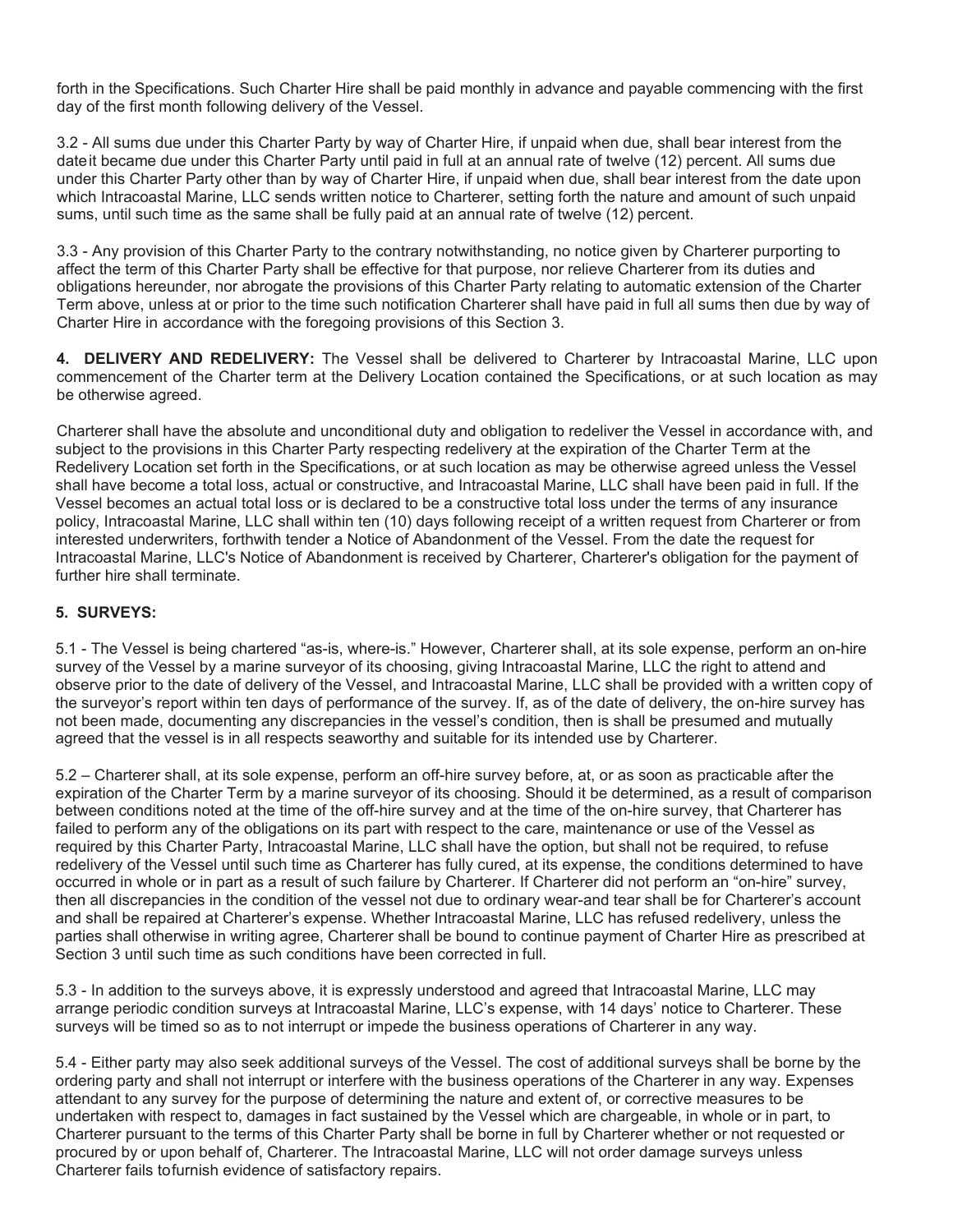# **6. USE OF THE VESSEL; LIENS PROHIBITED:**

6.1 - The Vessel shall not be operated or employed in any service or to any purposes which it is unreasonable or imprudent to use, operate or employ it, nor in which the Vessel is unsuited by design, age or condition, nor shall the Vessel be operated or berthed other than in the navigable waters of the UNITED STATES and for ocean transportation of cargo, subject always to any and all limitations, conditions or restrictions herein and/or contained in any policy of insurance procured by Intracoastal Marine, LLC in accordance with the provisions of Section 9. Charterer shall not knowingly permit the Vessel to be placed, used, operated, or berthed in any place or places where the Vessel may not, at all times and under all conditions of tide or otherwise safely lie afloat.

6.2 - Charterer shall neither carry nor permit to be placed or carried in or upon the Vessel any cargo, thing, or substance which, due to composition, size, shape or weight constitutes hazard to the Vessel, it's safe operation or equipment under any circumstance. Charterer shall not force ice.

6.3 - Charterer shall neither use nor operate the Vessel, nor shall Charterer permit the use or operation of the Vessel, in violation of any state, federal, local or municipal law, ordinance, or regulation, nor in violation of the laws of any foreign government having or acquiring jurisdiction.

6.4 - The Vessel is unmanned and hired without crew or master and shall be operated by Charterer with qualified crew who shall be licensed in accordance with U.S. Coast Guard requirements. Charterer shall be solely responsible to procure, renew and maintain all documents, certificates, certifications and licenses (as well as all and any surveys, inspections or approvals) required for purposes of enabling Vessel to be used or operated during the Charter Term, whether such requirements are imposed by the ABS, USCG, Interstate Commerce Commission, United States Maritime Administration or any other authority having or purporting to have the authority to regulate, control or approve the use, employment, operation, condition or state of repair of the Vessel and any components or appurtenances thereof, all at the sole expense of Charterer.

6.5 - Neither the Charterer, nor any person having or claiming the right to manage, control or possess the Vessel (except Intracoastal Marine, LLC), shall have the right, power or authority to contract for, create, incur, permit or suffer to be imposed upon the Vessel any lien or charge whatsoever. Intracoastal Marine, LLC shall be the sole party empowered to pledge the credit of the Vessel for any purpose.

**7. CHARTERER TO PROVIDE:** Charterer (except during the period when the Vessel is off-hire) shall pay for all fuel and lube oil consumed. Charterer shall also pay for all crew wages, port charges, light dues, dock dues, assist boats, taxes, canal dues, pilotage, consular and agency fees (except for crew services) and wharfage.

### **8. ASSIGNMENT AND SUB-CHARTER PROHIBITED; INTRACOASTAL MARINE, LLC 'S RIGHT TO**

**TERMINATE:** Neither this Charter Party nor any right, title or interest herein shall be assigned or transferred by Charterer, whether by operation of law, sub-charter or otherwise, nor shall any right, title or interest in the Vessel created hereunder be assigned or transferred by Charterer, whether by operation of law, sub-charter or otherwise, without the written consent of Intracoastal Marine, LLC having been first obtained. Any such transfer or assignment made in the absence of consent shall be utterly null, void and without effect and shall not impose upon Intracoastal Marine, LLC any duty or obligation. In no event shall any assignment, transfer, sub charter of any description or other disposition, whether or not consented to by Intracoastal Marine, LLC, be deemed, construed or effective to impair in any manner whatsoever Intracoastal Marine, LLC's right and prerogatives as provided for in this Charter Party. Further, whether Charterer shall have obtained Intracoastal Marine, LLC's consent to any such transfer or assignment, no such assignment or transfer, whether effected by operation of law, sub-charter or otherwise, shall relieve Charterer in any degree of any duty or obligation imposed upon, or assumed by, it or on its part to be performed.

### **9. MAINTENANCE AND REPAIR, DAMAGE TO VESSEL:**

9.1 - Charterer accepts delivery of the Vessel from Intracoastal Marine, LLC "as is" and by acceptance of delivery, acknowledges the Vessel to be fit for any and all purposes Charterer intends. Charterer acknowledges that Intracoastal Marine, LLC hereby specifically disclaims any and all warranties, whether express or implied, concerning the seaworthiness of the Vessel at any time following its delivery or concerning its suitability, at any time or under any circumstances whatsoever, for any uses or operations to which the Vessel is put or committed by, or on behalf of, Charterer or with respect to the carrying capability or deadweight capacity.

9.2 - During the whole of the Charter Term, Charterer shall, at its sole expense and account, exercise reasonable diligence under all circumstance to maintain the Vessel in as good order and condition as it is upon delivery by Intracoastal Marine, LLC to Charterer under this Charter Party and shall, upon conclusion of the Charter Term, redeliver same in such condition to Intracoastal Marine, LLC, excepting ordinary wear and tear resulting from Charterer's use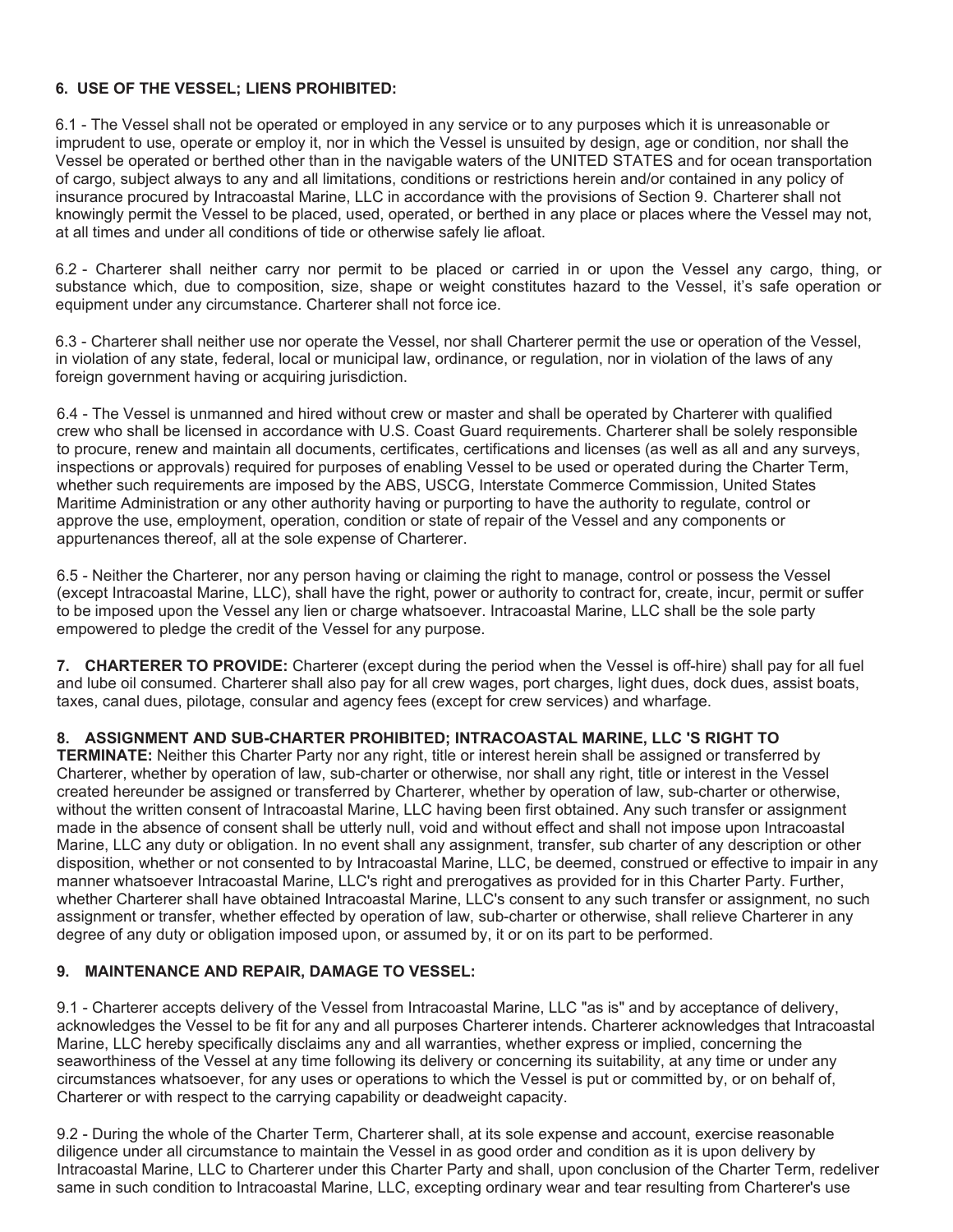and operation of the Vessel in conformity with the provisions and limitations contained in Sections 5 and 6. Without limiting the generality of the foregoing, it is specifically understood and agreed that Charterer shall, at its expense, take such measures as shall be reasonably necessary and appropriate to prevent exposure of all component parts of the Vessel to, and repair any deterioration thereof caused by corrosion, rust, and/or electrolysis and, further, that it will, at all times during the term of this Charter Party, and upon redelivery, keep and maintain the Vessel in such condition as shall be required to procure, maintain and insure the continuing validity of the documents, certificates, certifications and licenses relating to the same described above all at Charterer's sole cost and expense.

9.3 - Subject to the limitations set forth in Section 6, Charterer shall have the right to install additional equipment in or upon the Vessel as it deems desirable for its own uses and purposes, and shall remove such equipment ator before the conclusion of the Charter Term and repair all damage caused by the installation, use or removal of such equipment. Should Charterer fail, upon redelivery of the Vessel, to have removed any equipment, Intracoastal Marine, LLC shall thereupon succeed to ownership of this equipment and, at its option, may remove and retain the equipment as its own property, in which event the cost of removal and repair of any damages shall be for the account of Charterer. In the alternative, Intracoastal Marine, LLC may retain the equipment as installed as its own property.

**10. DUTIES OF MASTER:** Subject to all other terms of this Charter, Charterer shall be exclusively responsible for the navigation and operation of the Vessel and for the towage of any tow, and for employing a properly qualified and licensed captain and crew.

### **11. INSURANCE:**

11.1- Charterer shall, at Charterer's sole expense, obtain and keep in full force and effect throughout the life of this Charter Party, in good and solvent companies, full form hull and machinery insurance, protection and indemnity insurance, and where appropriate, oil pollution insurance, on the Vessel and on all floating equipment towed hereunder, and at its option, full form marine cargo insurance on all cargoes to be carried in or transported on barges or other vessels taken under tow by the Vessel. Hull and machinery insurance and cargo shall be maintained to the full insurable values thereof. Protection and indemnity insurance shall be maintained in an amount not less than U.S. Five Million Dollars (\$5,000,000.00) and shall include Collision /Towers Liability and shall include crew coverage for all hired crew. All pollution insurance policies required hereunder shall be in an amount required by all applicable federal, state, or local laws. Deductibles shall not exceed \$10,000.00. All insurance policies required hereunder shall provide for thirty (30) calendar days written notice to Intracoastal Marine, LLC prior to cancellation, modification, or expiration of such insurance policies. Charterer agrees to make available to Intracoastal Marine, LLC copies of all cover notes, binders, and insurance policies (or certificates thereof) evidencing the insurance requested above upon request from Intracoastal Marine, LLC. The protection and indemnity insurance or any other policy providing coverage for oil pollution shall be maintained with limits for liability not less than required by US Law. Intracoastal Marine, LLC shall be named an additional insured on any such policies. It is specifically understood and agreed the insurance coverages to be procured by Charterer in accordance with the terms and provisions of this Section may contain provision for a deductible. Notwithstanding the stated minimum limits of coverage above, nor the existence of any such provisions for deductible, it is specifically understood and agreed by and between the parties that in no event shall the rights of others designated by Charterer as named insureds to indemnity, defense and/or coverages as provided be diminished or impaired in any degree whatsoever, excepting that Intracoastal Marine, LLC and Charterer agree their remedies as to each other, if any, shall be limited to the coverage provided by the foregoing policies. Charterer shall further procure from the issuers of all policies required herein a waiver of subrogation in favor of Intracoastal Marine, LLC.

11.2 - All payments for actual or constructive total losses payable under the policy of hull insurance shall be made to Intracoastal Marine, LLC and any additional parties insured as their interests respectively may appear. Intracoastal Marine, LLC agrees that so long as the insurance policies required hereinabove are in effect at the time of any casualty, claim, or loss, Intracoastal Marine, LLC will look solely to the insurers, but not to Charterer, in the event of any loss. Charterer also agrees it will look solely to its insurers, and not to Intracoastal Marine, LLC, to respond to any casualty, claim or loss.

11.3 - In the event the Vessel suffers a partial loss or damage that Charterer shall, by virtue of the terms of this Charter Party or otherwise, be required to repair, Charterer shall be entitled to direct disbursement of any insurance proceeds payable on account of such loss or damage only to the extent Charterer shall have in fact repaired such loss or damages with the approval of the insurer's surveyor and in fact incurred or paid the actual expenses of such repairs.

11.4 - Should either party satisfy and discharge or become liable to satisfy and discharge, any liability or claim in respect of which protection and indemnity, USL&H, or other form of liability insurance shall afford coverage, such party shall be entitled to receive directly from the insurer such sum as shall be or become payable by virtue of such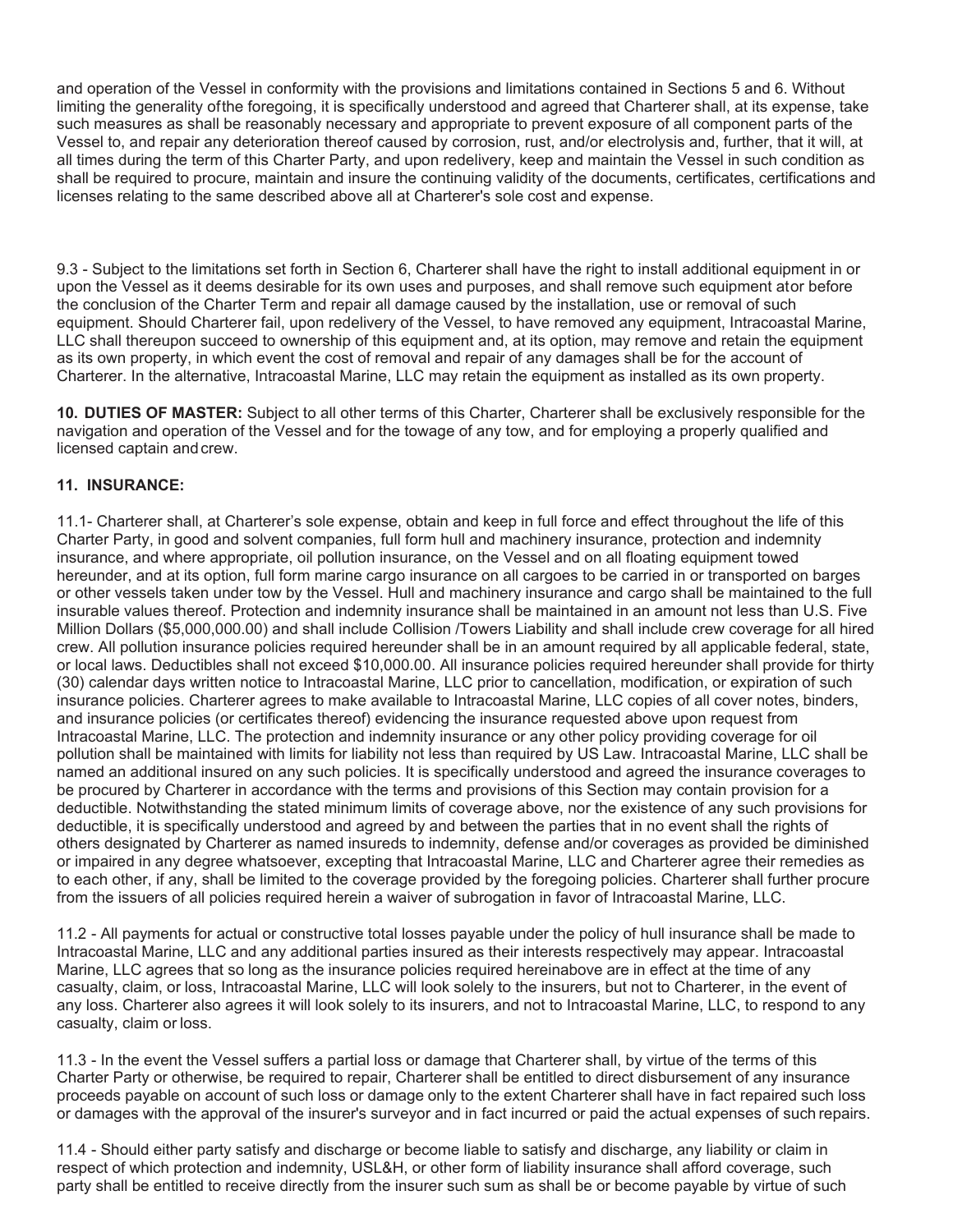insurance coverage, and the other party shall deliver to such insurer such order or other document as may be necessary to such direct payment.

**12. INDEMNITY:** Charterer hereby releases Intracoastal Marine, LLC, its vessels, officers, directors, agents, employees, affiliated parent and subsidiary companies (collectively, "Intracoastal Marine, LLC") from any liability for, and Charterer will defend, indemnify and hold harmless Intracoastal Marine, LLC from and against, all suits, actions, claims, liabilities and demands *in personam* or *in rem*, and all loss and expense, including reasonable attorney's fees, based on illness, bodily injury or death or property damage, whenever occurring, caused by, suffered or incurred by Charterer, its employees, representatives, agents, crews, occurring during, arising from, or relating in any way to the charter or operation of the Vessel by Charterer, regardless of how said illness, bodily injury or death or property damage is caused, and regardless of the comparative fault of any other party, including Intracoastal Marine, LLC, gross negligence or wanton and willful by Intracoastal Marine, LLC excluded. Charterer agrees it has procured sufficient insurance coverage to protect itself from all such losses, that it accepts this risk, and it will look solely to its own insurers for indemnity, coverage, or reimbursement for itself and for Intracoastal Marine, LLC. Should there be a failure or denial of any insurance coverage required by this Agreement, Charterer shall be the insurer of last resort. In any event, should there be a failure or denial of insurance coverage and Charterer is unable to respond to any claim because of insolvency, bankruptcy or otherwise, or there is a finding by a court or panel of arbitrators of gross negligence or wanton and willful conduct by Intracoastal Marine, LLC, or for any other reason, Intracoastal Marine, LLC shall have no liability to Charterer, its agents, crews, employees, or representatives in an amount in excess of \$250,000.

### **13. Intracoastal Marine, LLC's REMEDIES:**

13.1 - If Charterer does not timely pay any portion of the Charter Hire on or before the due date, or if within ten (10) days after written notice to Charterer demanding that Charterer effect performance of any material obligation (other than the obligation to pay hire) under this Charter Party, or if Charterer fails to fully do and perform any other material obligation then Intracoastal Marine, LLC, in addition to any and all other rights and remedies in equity, admiralty, or at law which it might have, shall have the right at its option to terminate this Charter Party and take possession of the Vessel wherever itmay be found, without legal process. In such case, and without in any manner or to any degree whatsoever limiting, diminishing or otherwise affecting its rights or remedies otherwise provided for by law or elsewhere in this Charter Party, Intracoastal Marine, LLC shall have the right to demand and at once recover from Charterer, and Charterer hereby agrees to pay to Intracoastal Marine, LLC on receipt of such demand, all reasonable costs and expenses incurred by Intracoastal Marine, LLC in restoring the Vessel to the same condition as it was on delivery, excepting ordinary wear and tear resulting from Charterer's reasonable, prudent and careful use of the Vessel in employments in which the same is suited by design, age and condition upon and after delivery and in strict accordance with the provisions of this Charter Party plus all costs and expenses anticipated or incurred by Intracoastal Marine, LLC in returning same to the Intracoastal Marine, LLC. Charterer shall be liable for all loss or damage of any nature whatsoever occasioned by such retaking and return except to the extent the same may be, in fact, solely caused by the intentional commission of an unlawful act by Intracoastal Marine, LLC, its agents or employees.

13.2 - In addition to all other remedies Intracoastal Marine, LLC shall have a maritime lien upon all freights and sub freights earned by employment of the Vessel and upon all machinery, equipment, tackle, tools, accessories and other property placed, or carried in or upon the Vessel to secure full payment and satisfaction of all and any sums due or claimed by Intracoastal Marine, LLC, from Charterer pursuant to the terms and provisions of this Charter Party or any breach or default by Charterer.

13.3 - The lien of Intracoastal Marine, LLC created hereunder shall in all instances follow and be enforceable in respectto freights paid or advanced into the hands of the Charterer.

**14. CITIZENSHIP:** Charterer warrants that it is a citizen of the United States within the meaning and intent of 46 U.S.C.

§12103, *et. seq* and that Charterer is entitled to own and operate vessels documented under the laws of the United States with the privilege of engaging in the coastwise trade. Charterer shall fully indemnify and save harmless Intracoastal Marine, LLC from and against all losses, liability or expense, including without limitation, attorneys, solicitors and proctors' fees Incurred by Intracoastal Marine, LLC as a consequence of any circumstance involving possession, use or control of the Vessel under color of authority derived through or under Charterer by any party which is not a citizen of the United States.

**15. INSTRUCTIONS AND LOGS:** Charterer shall ensure the captain of the Vessel shall keep full and correct logs of all voyages, including all logs required to be maintained by the U.S. Coast Guard, the Code of Federal Regulations, U.S. law, the general maritime law, and good and prudent seamanship. All such logs shall be made available to Intracoastal Marine, LLC and its Agents upon request.